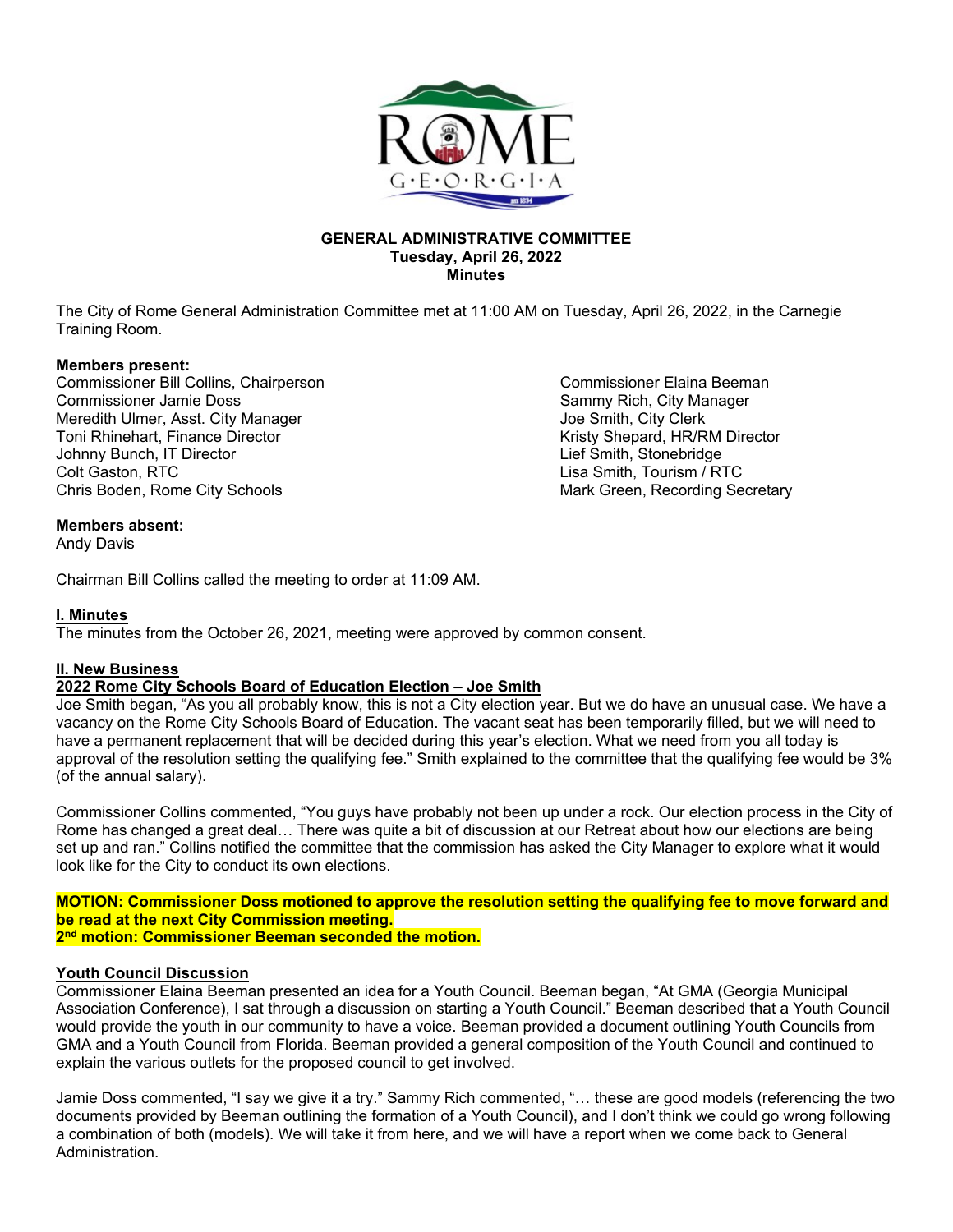#### **MOTION: Commissioner Doss motioned to move forward with the plan to start a Youth Council. 2nd motion: Commissioner Beeman seconded the motion.**

#### **III. Old Business**

#### **City Commission Compensation – Kristy Shepard**

Kristy Shepard presented a discussion regarding the compensation of City Commissioners. Shepard began, "In your packet, you will see information that I was able to obtain regarding the Mayor and Commissioner salaries… You can see, there are some (salaries) that are more than us and some that are less than us… You all would have to put forth a recommendation and a vote."

Commission Collins commented, "I want to hear from Mr. Clerk. What does the (City) Charter say about the changes?" Joe Smith responded, "It would require a Charter amendment. I believe you can do that under the "Home Rule" provisions – meaning that does not take action under the Georgia General Assembly… if you all were to change it (Commissioner salaries) it would go into effect after the next election… if you were to make the change, it would be in effect as of January 2024."

Collins commented, "This has been a conversation that has come up time and time again. It has been more than 10 years since this commission has had a change of compensation… We want to look at increasing the compensation for the commissioners. The commissioners' work has more than tripled from twelve years ago." Collins continued to outline additional reasons as to why he believes City Commissioner Compensation should be increased. Collins asked, "If there was a recommendation to go to \$12,000 - \$14,000, are we prepared for such endeavor?" Sammy Rich responded, "If you all were to increase to \$12,000, that would be net increase of \$32,760 to the budget for the salary portion… the total spent on Commission salaries would be \$109,200 per year." Rich continued to provide the numbers on various increases to commissioner compensation and reminded the committee that any change to commissioner compensation would be effective no earlier than January 2024.

Beeman commented, "I know we are here for the service, and it is good to know that people appreciate your work. If it has been that long (since the commissioner compensation was adjusted), I say it is time for a change."

Doss commented, "I would like to talk about this a minute. I see, right now, that we have two commissioner members, when you add up total pay and city contributions, we have two commissioners over \$20,000 right now. I think we must look at the total package… Deep inside, I feel like we don't need commissioners to seek re-election because of some sort of compensation benefit. Community service needs to be the highest priority." Doss commented, "The fact that I personally will have to vote on this, that is where I am having a problem."

Collins commented, "It will be up to all the commissioners to vote this up or down. I would love to have it (a recommendation to increase City Commissioner compensation) leave this committee united. Doss commented, "That may not be the case." Collins responded, "Alright. I will entertain a motion."

**MOTION: Commissioner Beeman motioned to recommend that the Commissioner Compensation be increased to \$12,000 for each Commissioner and \$13,200 for the Mayor (subject to 10% premium of Commissioner salary)**  2<sup>nd</sup> motion: Commissioner Collins seconded the motion. **Opposed: Commissioner Doss** 

# **IV. Reports**

## **Stonebridge Golf**

Joe Smith introduced Lief Smith, the new manager for Stonebridge Golf, to the Committee. Lief Smith presented the reports for Stonebridge Golf. Smith began by giving a brief synopsis of his career. Smith commented, "I am happy to be back in the south. I am originally from Natchez Mississippi… I have a degree in political science and a master's in administration." Collins commented, "Welcome to Rome."

According to the reports submitted, revenues are ahead of budget by \$27,000. Smith commented, "We are trying to stay ahead of budget… but it is all contingent on the weather." Smith notified the committee of a few projects, which are underway at the course and pro shop. Joe Smith commented, "There is always something going on at the golf course."

Joe Smith commented, "We finished the year in a good position for the last two years. We hope we will again this year."

#### **Rome Tennis Center**